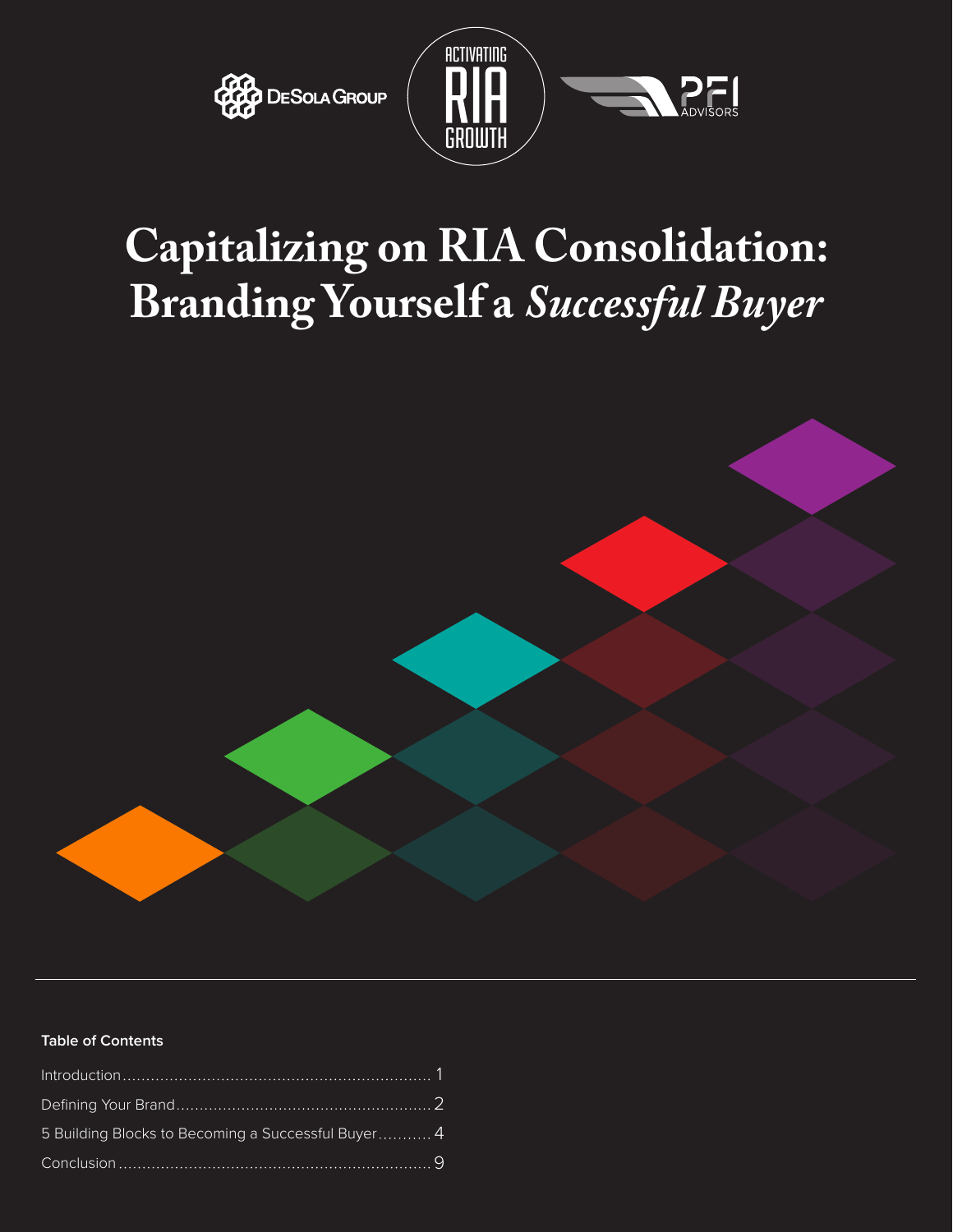## **Introduction: The RIA M&A Landscape**

**The RIA industry continues to attract advisors of all sizes who value independence and want to create an experience beyond that of the big, traditional broker-dealers.**

RIAs have benefited from a combination of bullish markets, positive public perception of the space, and clients' continued acceptance of the value the RIA model offers, including the assurance of the RIA's role as fiduciary, their access to multiple sources of research, ability to align best-in-class tools, technologies, and resources, and the chance to deliver unbiased solutions and non-traditional opportunities within better fee structures.

As a result, the RIA space continues to grow exponentially, now encompassing more than 12,000 SEC-registered RIAs<sup>1</sup> in the United States with upwards of  $$82$  trillion  $AUM^2$  – and rising. That also means 12,000+ brands trying to differentiate themselves and grow their businesses across the emerging independent frontier – a veritable Wild West frenzy of entrepreneurs standing at the forefront of change but in dire need of help to move forward.

RIAs are not only competing with each other but must simultaneously guard against the deep pockets, expansive advisor networks and sophisticated governance models of major traditional players – and keep a watchful eye on industry behemoths with the firepower to build, buy or spin off their advisors to create a formidable RIA brand with massive scale.

In turn, it's no surprise that larger RIAs are moving fast and turning to M&A to accelerate growth – and most experts predict that this consolidation trend will intensify with deals becoming larger and more complex. According to Fidelity Investments, the average transaction size is up almost 30 percent to about \$1.2 billion. Fidelity tracked nine RIA deals representing \$16.6 billion, "…including three multibillion-dollar AUM transactions," in October 2018 alone.<sup>3</sup> As reinforced in ECHELON's recent report, 2018 marked a sixth consecutive M&A record year for RIAs with 181 total transactions – 8% higher than 2017 and more than doubling the number of deals in 2013 – and the outlook for M&A activity in 2019 is strong.<sup>4</sup>

Complexity doesn't just refer to the larger size of the Buyer and Seller involved in M&A transactions, but also to the complex components both Buyer and Seller need to bring to the negotiating table in order to successfully complete a transaction. "Ten years ago, all you needed to have was a checkbook. Now, that doesn't work. There are so many options, and the hyper-competitive nature of the buyer community is making everyone work harder,"<sup>5</sup> says Rich Gill of Wealth Partners Capital Group.

An alignment of interests and business values must be developed between Buyers and Sellers in order to truly ensure the right fit, gain the most efficiencies from a deal, and create a firm capable of driving immediate and ongoing growth. To do so, Buyers should think beyond the financial structuring of the deal, understand the interests of Sellers, and "...articulate the value they bring to the table in terms of strategic positioning, as well as assurances that the Sellers' staffs and clients will be well taken care of,"<sup>6</sup> says Rich Gill.

While "…succession planning is often cited as another M&A driver,"7 Matt Brinker, head of acquisitions for United Capital, thinks it may be over emphasized. He believes that clients "…are demanding more for what they are paying and, operationally, (selling) firms are stuck between lifestyle business and scale. A strategic Buyer can often solve a lot of what is ailing these (selling) firms by providing scale, digital tools and growth programs."

This means that Buyers in the RIA world will need to really figure out what they are offering to potential selling advisors and advisory firms. This white paper addresses the value and importance of RIAs defining and communicating their brand to optimize M&A opportunities, and the five building blocks they can put in place to help become a *Successful Buyer*.

- 3 ["Fewer But Larger M&A RIA Deals Completed In 11 Months Of 2018" Financial Advisor Magazine, December 13, 2018](https://www.fa-mag.com/news/fewer-but-larger-m-a-deals-completed-in-11-months-of-2018-42358.html)
- <sup>4</sup> ["ECHELON's RIA M&A Deal Report US Wealth Management | Q4 2018](https://docs.wixstatic.com/ugd/694b5b_315b41e0f3704632b40c3d0dd67b0c5c.pdf)

**CAPITALIZING ON RIA CONSOLIDATION: BRANDING YOURSELF A SUCCESSFUL BUYER**

CAPITALIZING ON RIA CONSOLIDATION: BRANDING YOURSELF A SUCCESSFUL BUYER

<sup>1</sup> ["With 17,000 RIAs in flux, state regulators issue exam guidance" Financial Planning, May 8, 2018](https://www.financial-planning.com/news/sec-to-meet-on-regulation-best-interest-with-nasaa )  2 ["All About RIAs in 2018" ThinkAdvisor, September 6, 2018](https://www.thinkadvisor.com/2018/09/06/number-of-rias-and-their-aum-continue-to-climb-iaa/?kw=All%20About%20RIAs%20in%202018&et=editorial&bu=TA&cn=20180906&src=EMC-Email&pt=DailyWire)

<sup>5</sup> ["Successful RIA Deals Take More Than a Checkbook" ThinkAdvisor, December 12, 2018](https://www.thinkadvisor.com/2018/12/12/why-it-takes-more-than-a-checkbook-to-succeed-at-r/?slreturn=20190125134359)

<sup>6</sup> [Ibid.](https://www.thinkadvisor.com/2018/12/12/why-it-takes-more-than-a-checkbook-to-succeed-at-r/?slreturn=20190125134359)

<sup>7</sup> ["Can the Bull Market in RIA M&A Continue its Record Run?" Financial Planning, March 7, 2018](https://www.financial-planning.com/news/bull-market-in-ria-m-a-to-continue-echelon-partners)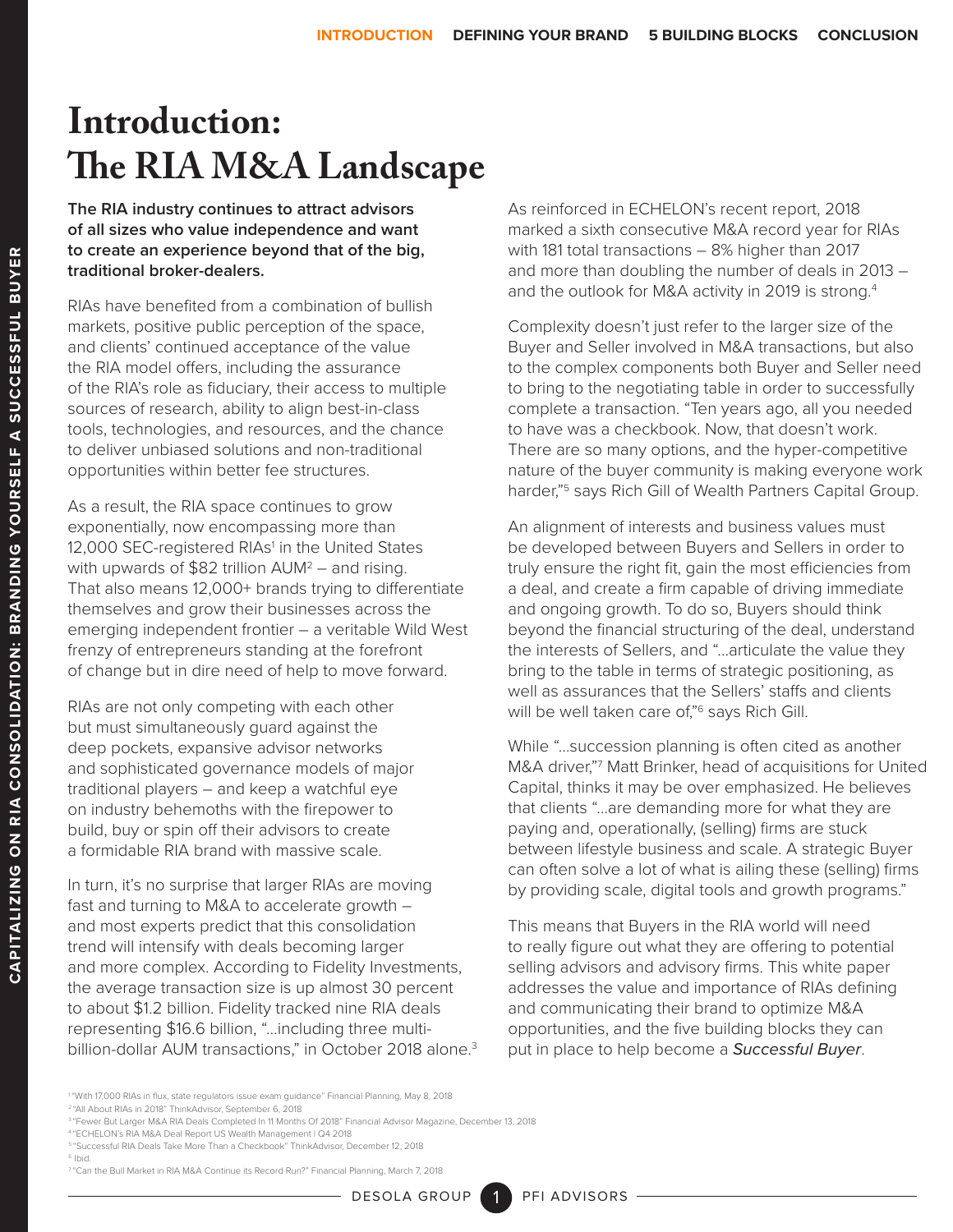## **Defining Your Brand**

#### **Who will rise to the top and capitalize on this competitive and consolidating RIA space?**

We believe it will be those firms who proactively shape differentiating brands, invest in their business models and operations, and find the right partners (as Buyers and Sellers) to enhance their ability to:

- unlock new and sustainable growth
- build scale and enhance governance
- expand solutions and access to investment opportunities
- attract and develop talent
- advance tools, technologies and resources
- enhance digital capabilities and the client experience

The biggest RIAs are ahead of the game – controlling the majority of assets, investing in their business models, scaling infrastructure, and driving growth both organically and through M&A deals. This leaves a massive number of small and mid-size firms grinding it out to compete.

Many of these small and mid-size firms are driven by advisors with bold visions and courage – that's why they pursued the entrepreneurial, RIA space in the first place. They have strong books of business built over time. They've earned the trust of clients. They believe in what they do and are passionate about doing it. Unfortunately, most will have a difficult time generating sustainable growth and building scalable businesses. They simply won't be able to make their visions a reality on their own.

Some of the herd will be naturally thinned out by market, economic and regulatory forces. Others will give up their independence and rejoin traditional firms. Many of the remaining RIAs will eventually seek a partner: either acting now and *proactively* finding the right Buyer to enhance growth and scale or staying the course and *reactively* falling victim to lack of scale, required investments in technology and/or the need for a succession plan.

#### **This means fertile ground for Buyers to level-up growth through mergers and acquisitions.**

Unfortunately, too many M&A deals do not live up to expectations. Reasons vary but can include overpaying and eventually divesting at lower valuation; lack of disciplined due diligence to evaluate synergies, markets, and clients; and inadequate attention to brand, culture and the degree of fit between the Buyer and Seller which can lead to an exodus of talent.

Buyers will be well-served by first recognizing the type of Seller that would best advance their vision, understanding what the Seller is looking for, and articulating their value to the Seller – in effect, framing the negotiation around the power of what's possible versus price alone, and helping both the Buyer and Seller assess and confidently determine whether the fit is real and additive for both firms – or simply appealing on paper.

Buyers should understand that the process can be confusing and filled with anxiety for Sellers trying to find the right partner. Sellers often want more than a big payout.

- They want to join a firm that aligns with their own beliefs and goals – a Buyer with a clear and powerful brand, vision and purpose.
- They want a Buyer they can trust one with a track record and reputation for living up to its promises.
- They want to know the Buyer has a strategy and structure to integrate and grow the Seller's business, and will invest in an experience that supports and adds value to clients through best-in-class tools, technologies and resources.
- And Sellers want a Buyer committed to the personal and professional development of people.

These are essential value points for the Buyer to realize – value that lives beyond the price of the deal and value that will be the direct result of shaping an authentic brand that is true to the Buyer's firm.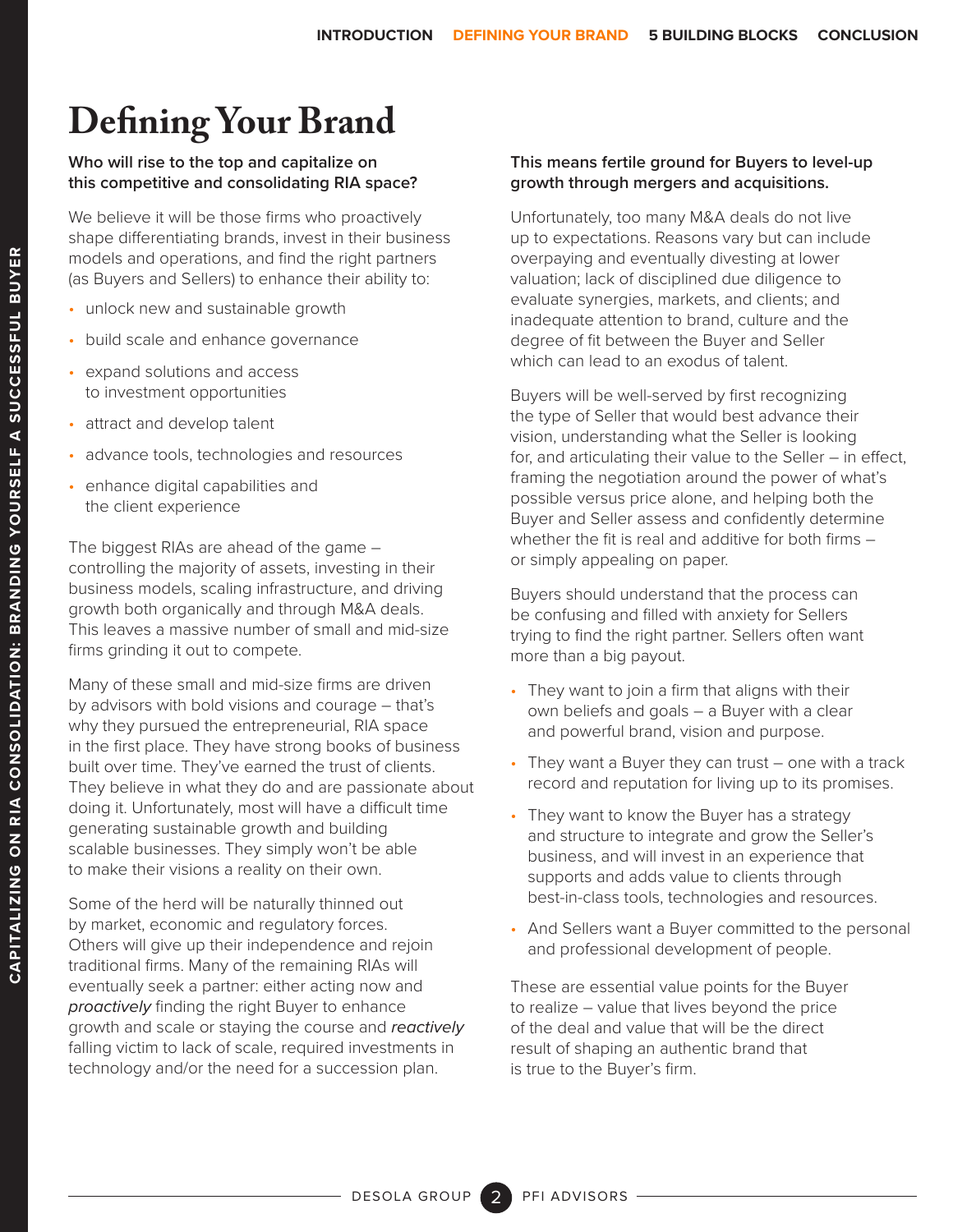#### **So how can Buyers build their brand and reframe their positioning with Sellers?**

First, Buyers should take a step back and understand that their brand is more than a logo, tagline, or creative campaign. It is a promise of value to target markets and a source of pride for employees. It represents the unique and enduring bond between the firm and its internal and external audiences. It drives and connects everything the firm does, says and stands for – creating a positive, memorable experience, evoking an emotional connection with the audience, and becoming an assurance of quality and consistency that the firm delivers as promised. In effect, the brand and the business are one.

Second, Buyers should ask fundamental questions that tap the deeper essence of their firm's purpose and beliefs, clarify and reframe how they articulate their capabilities, offerings and value, and challenge and stretch their vision and what's possible. Who are we and what do we do best? Why do we exist as a firm? What business are we really in and how should clients evaluate, appreciate and use our firm? Who are our clients and what unique value and capabilities do we provide? What is special about the experience we deliver to clients and advisors? What beliefs unify us as a culture? Where are we headed and how will we get there?

It is important to keep in mind that these questions should be considered not simply within the context of competitors and the Buyer's own credibility today but also its aspirations – who, what, and where they want to be – as that will be essential to vetting the right Sellers and deals, and telling a powerful story of evolving capabilities and enhanced experience post-deal.

Third, the brand "answers" (strategy) should be codified and shared internally to galvanize the team and operationalize the brand across the organization; for example, directing development of an engaging and distinct experience across all touch points and journeys (internal and external); aligning operations, processes, and systems to consistently deliver and reinforce the brand promise; prioritizing actions and communications to ensure a clear, crisp, differentiating story; and discovering new ideas and ways to bring the brand to life.

Finally, Buyers should infuse the brand into all external communications – at a high-level to position the brand and generate awareness and appreciation, and specifically to reinforce at least three levels of value to Sellers that will prove essential in negotiating deals: *strategic value, market and operational value, and culture value.*

*Strategically*, Buyers should position the brand as a beacon of clarity – attracting, engaging and inspiring Sellers to join a firm with a strong sense of identity, purpose and direction; a firm that stands out in a sea of sameness and knows how to win in a crowded and changing marketplace. *Operationally*, Buyers should communicate the brand's promise of value and internal alignment to deliver – conveying to the Seller that the firm is committed to clients and solutions, invests in infrastructure, and stays at the forefront of marketing, solutions, and support. *Culturally*, Buyers should reinforce the firm's beliefs and esprit de corps – instilling confidence in the Seller that the firm is committed to empowering people, attracting and developing talent, and working in unified purpose and direction.

#### **By cultivating clarity and building the brand, Buyers can reframe their M&A approach to …**

- identify Sellers that best fit the Buyer's brand, culture, vision and growth goals
- match Seller excitement as they make this huge personal and professional decision
- ensure a clear and relevant positioning, recruiting and onboarding strategy
- demonstrate commitment to an exceptional experience for both advisors and clients
- show advisors that the Buyer's brand, tools and offerings are strong enough to lead them through their entire journey – from integration to acceleration to unlocking value

Above all, they can negotiate and structure better deals for immediate and ongoing results.

The wealth landscape is rapidly transforming – and will continue to be marked by sweeping consolidation across the RIA industry specifically. For those RIAs (Buyers and Sellers) who understand the implications, take the time to think through their brand, and align the right partners and deals, the opportunity for significant and sustainable growth has never been greater.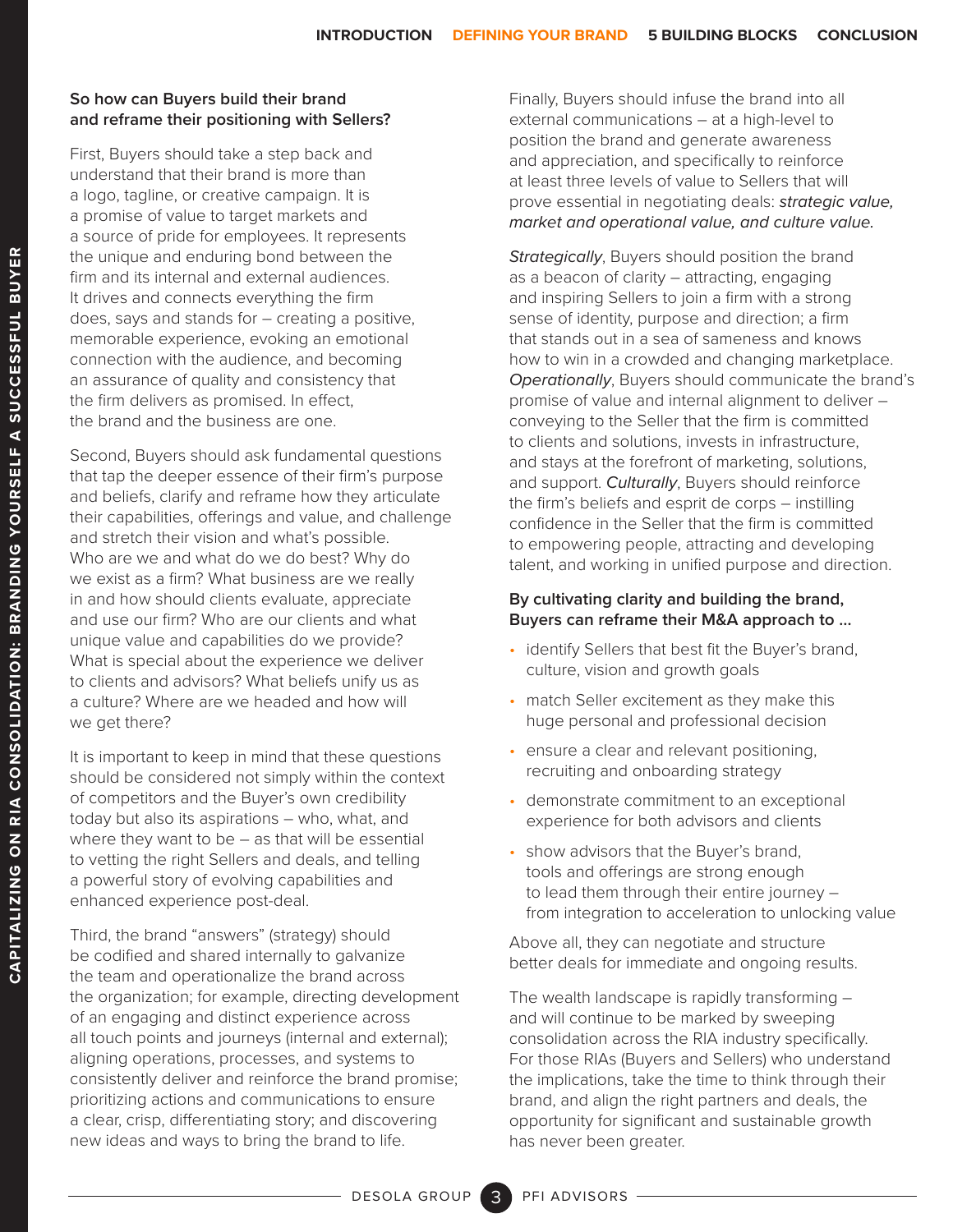To become a Successful Buyer, the acquiring RIA needs to build its:

#### **1. Buyer Brand**

The RIA Buyer should ensure overall strategic clarity – who it is, what value it provides, what type of Buyer it is, and what the Seller can expect. For example, is the Buyer an integrator? Consolidator? Platform? Partner? Passive Investor? Financial Acquirer? Strategic Acquirer? Branded Acquirer?<sup>8</sup> Each variety of Buyer works with selling advisors in different ways, and how an RIA defines their Buyer Brand compared to other RIAs will make it easier for Sellers to understand their options and who will be the right fit for them.

- **2. Specific Advisor Pitch**
- **3. Onboarding Plan**
- **4. Client Messaging & Communications**
- **5. Post-Merger Integration**



8 ["RIA Sellers Guide: Who's Buying, and What They Want" Financial Planning, August 17, 2016](https://www.financial-planning.com/news/ria-sellers-guide-whos-buying-and-what-they-want)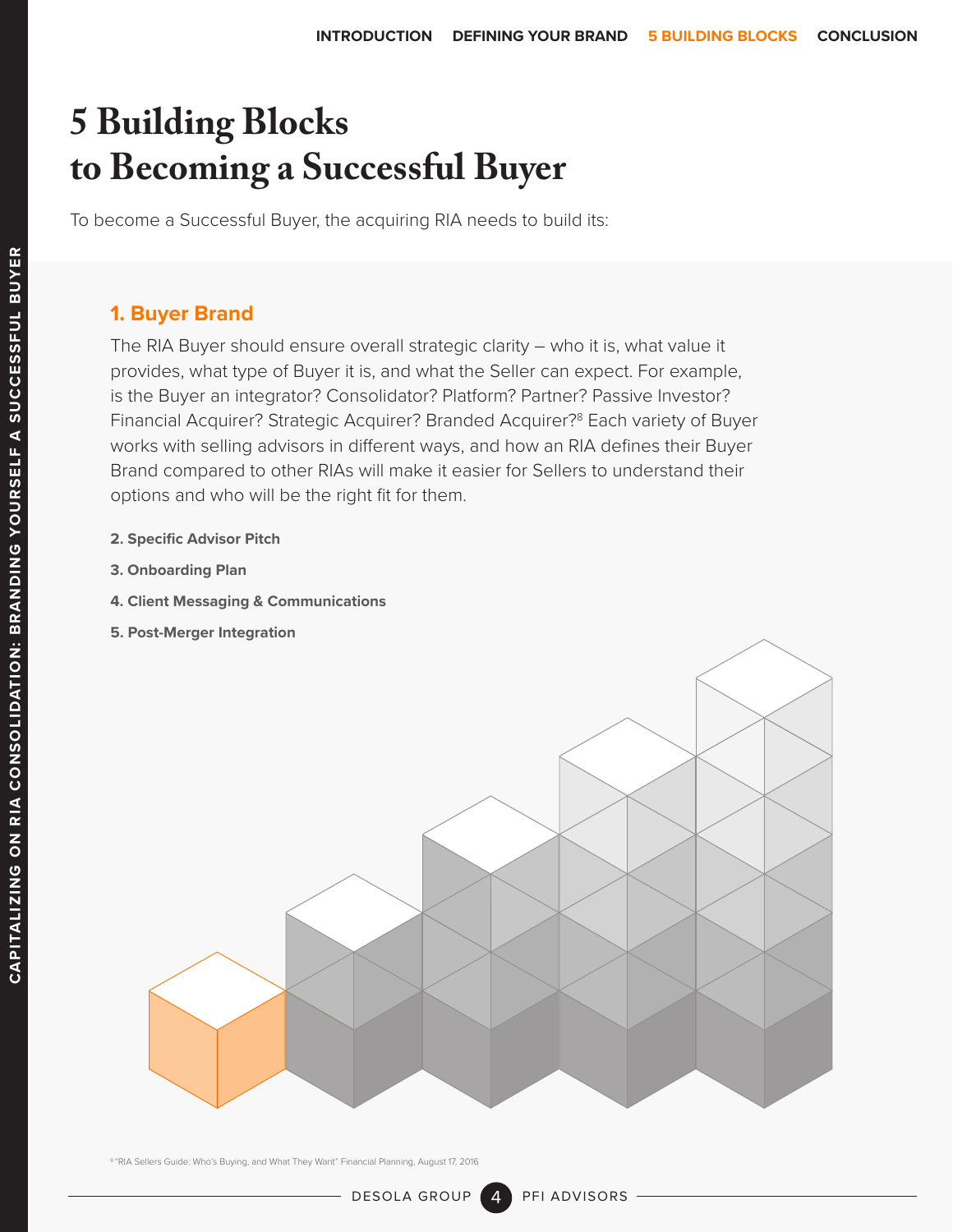To become a Successful Buyer, the acquiring RIA needs to build its:

**1. Buyer Brand**

#### **2. Specific Advisor Pitch**

The goal here is to engage Sellers. The Buyer must have a powerful and specific value proposition that is clear, coherent and appeals to the Seller's immediate needs and long-term future and business continuity aspirations. This proposition needs be shaped to understand and fit the selling process, and connect with the Seller's mindset, concerns and goals. In turn, the pitch will likely feature substantially different messaging and value points than would be communicated in the RIA's pitch to clients and prospective clients.<sup>9</sup>

- **3. Onboarding Plan**
- **4. Client Messaging & Communications**
- **5. Post-Merger Integration**



9 ["Becoming A Professional Buyer, Part 2: Harnessing RIA M&A Strategies for Growth" PFI Advisors, April 5, 2018](https://pfiadvisors.com/news/pfi-advisors-releases-2nd-installment-of-becoming-a-professional-buyer-harnessing-ria-ma-strategies-for-growth/)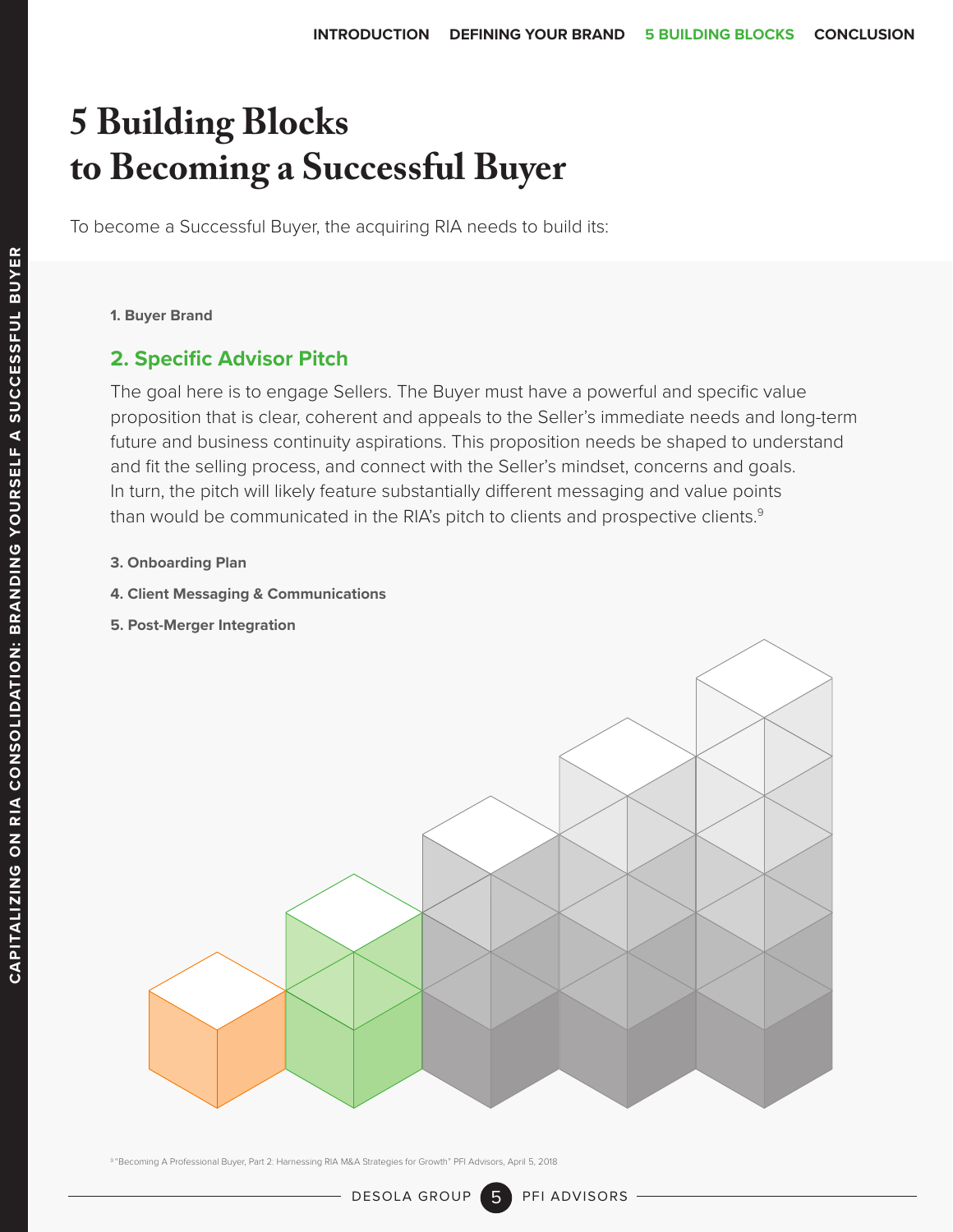To become a Successful Buyer, the acquiring RIA needs to build its:

- **1. Buyer Brand**
- **2. Specific Advisor Pitch**

#### **3. Onboarding Plan**

The Buyer's Advisor Pitch should include exactly *how* they will integrate the Seller's firm with their own. Selling advisors will want to see that the Buyer has thought of everything so they don't have to. This turnkey process should include specific tasks, roles and responsibilities, and an overall timeline that displays when all tasks will be completed. More detailed project plans may even include tasks that trigger specific workflows within existing firm processes. This will assure the selling advisor that the Buyer is a pro and instill confidence that the Buyer will incorporate their clients and employees into the acquiring firm seamlessly with a pre-defined plan.

#### **4. Client Messaging & Communications**

**5. Post-Merger Integration**

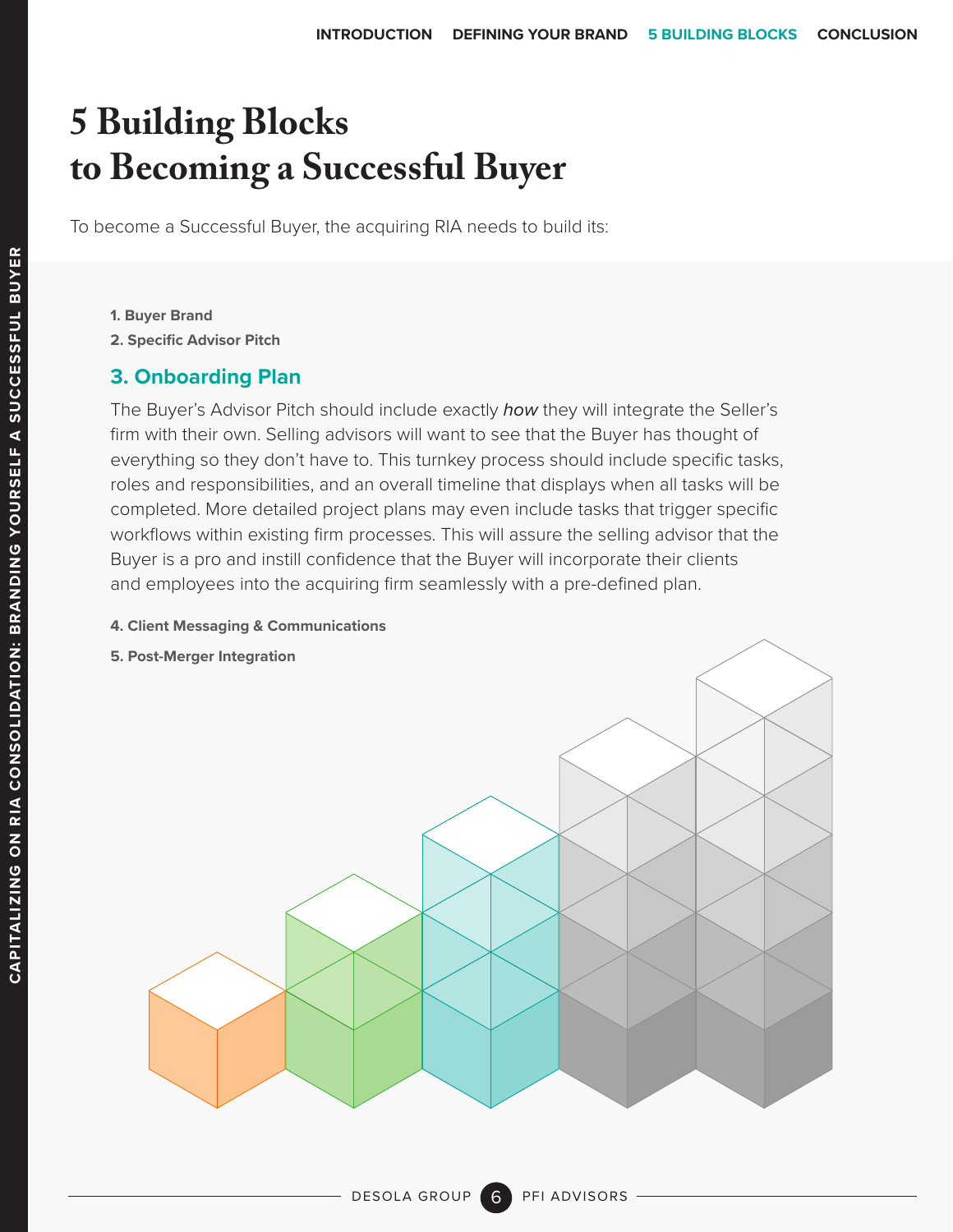To become a Successful Buyer, the acquiring RIA needs to build its:

- **1. Buyer Brand**
- **2. Specific Advisor Pitch**
- **3. Onboarding Plan**

#### **4. Client Messaging & Communications**

Once a selling advisor has inked a deal with the buying RIA, they are immediately inclined to share their exciting news with their clients. But what do they say, exactly? It's important to have a marketing and communications plan at the ready to help the new advisor effectively communicate with clients. A Buyer who has thought through its brand and vetted a Seller who fits and enhances that brand will be in a position to tell a powerful story to both the Seller's clients as well as its own – why the Seller has joined the Buyer, who the Buyer is, how this transaction helps clients and what value they can expect, and the like. Creating a message grid with the big story and the most detailed value points will direct the story and establish a model for future acquisitions.

**5. Post-Merger Integration** 

7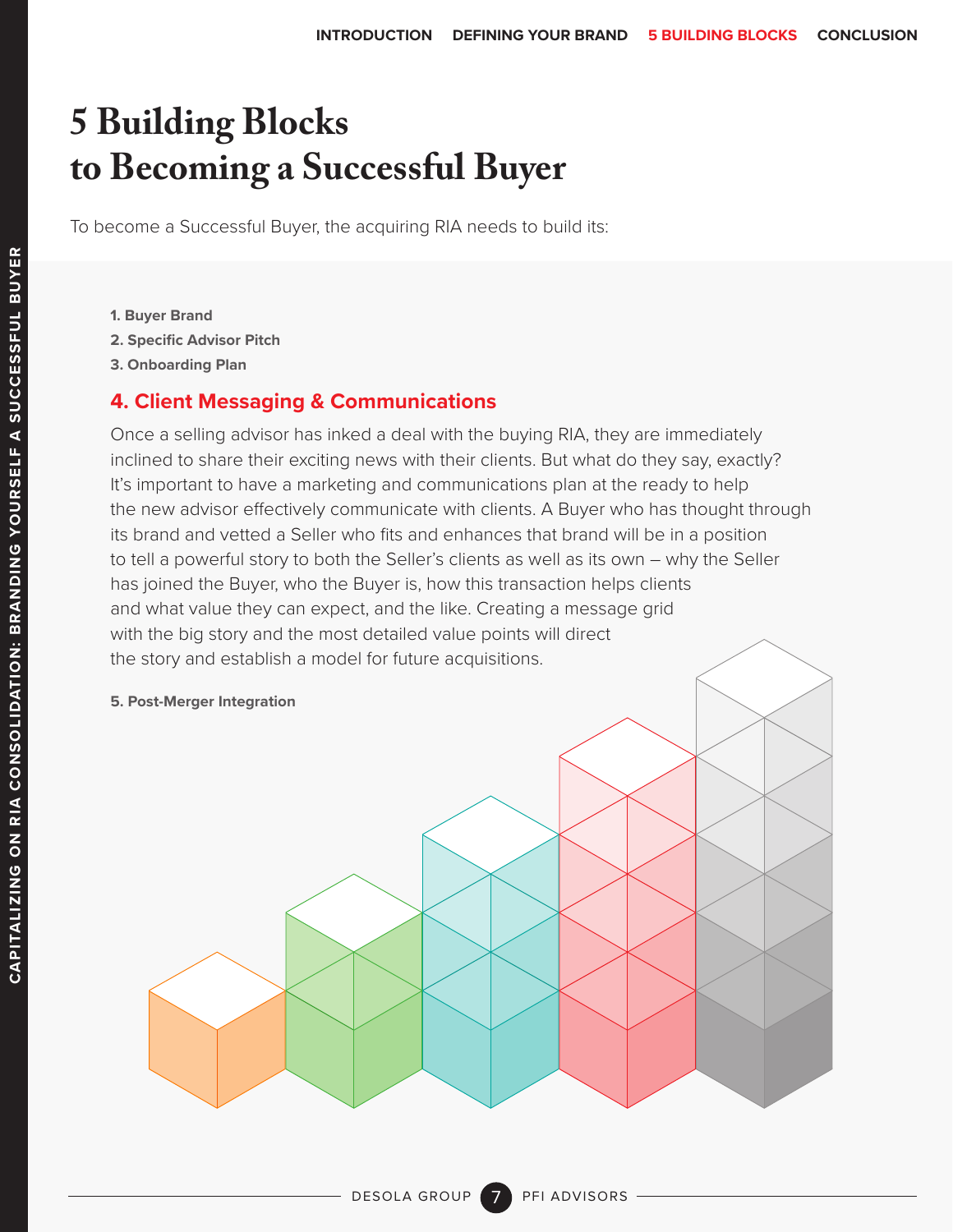To become a Successful Buyer, the acquiring RIA needs to build its:

- **1. Buyer Brand**
- **2. Specific Advisor Pitch**
- **3. Onboarding Plan**
- **4. Client Messaging & Communications**

#### **5. Post-Merger Integration**

Many Buyers pop the cork when a Seller says "yes" and the two firms agree on purchase price. However, once the deal is signed, the real work must begin! As Chris Voss, former FBI hostage negotiator and author of the famous negotiating book *Never Split the Difference* likes to say, "'Yes' is nothing without 'How.'" Internally, employees must be onboarded – and, moreover, inspired and engaged as part of a unified and growing culture. Externally, client assets – and personal data – must be seamlessly onboarded to the Buyer's systems; note, the Buyer may need to incorporate a new custodian into the firm's workflows and processes if it is a sticking point for the Seller. Ongoing client planning and segmentation will help ensure that the Buyer and Seller are serving clients in a similar fashion under the new firm.